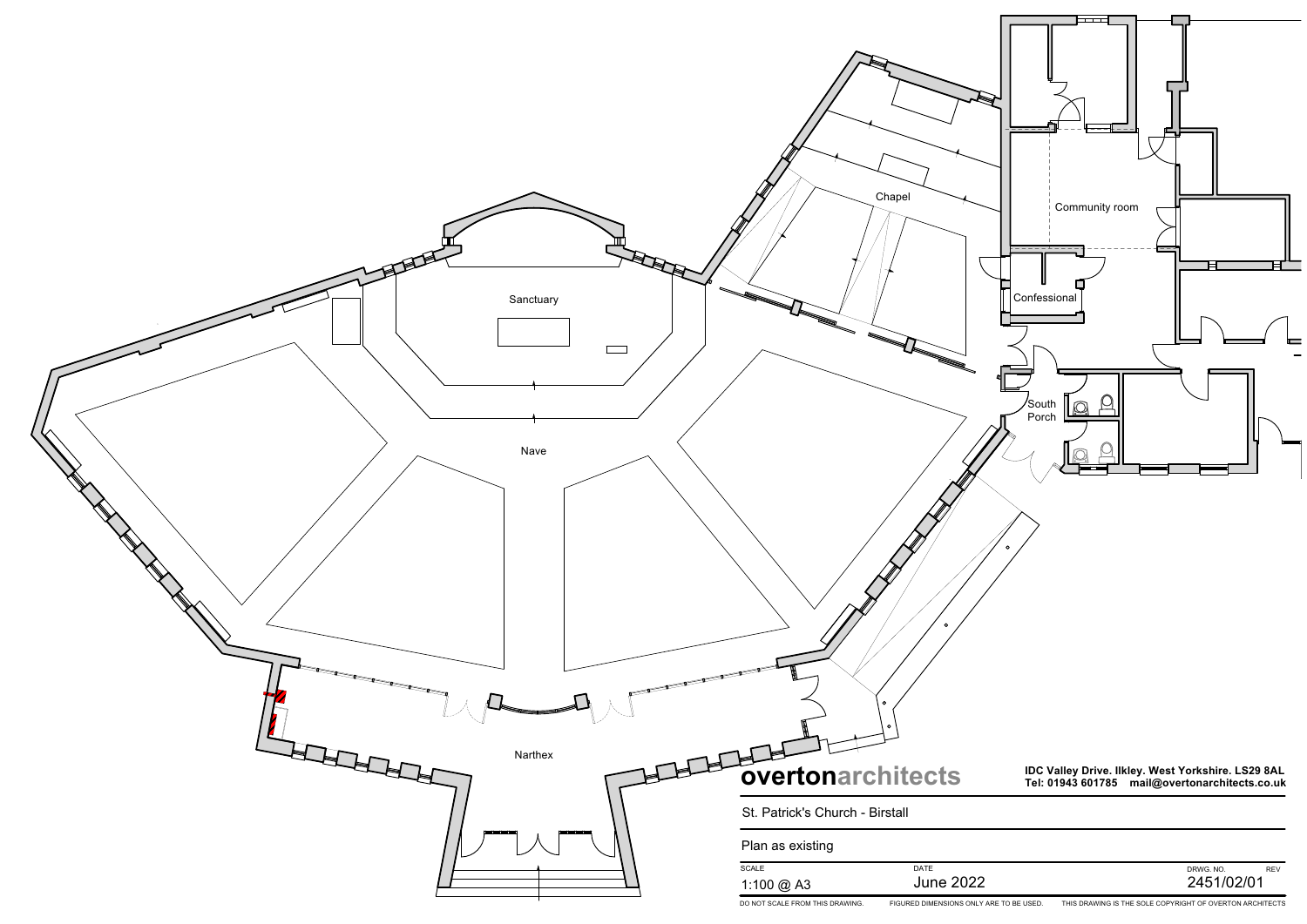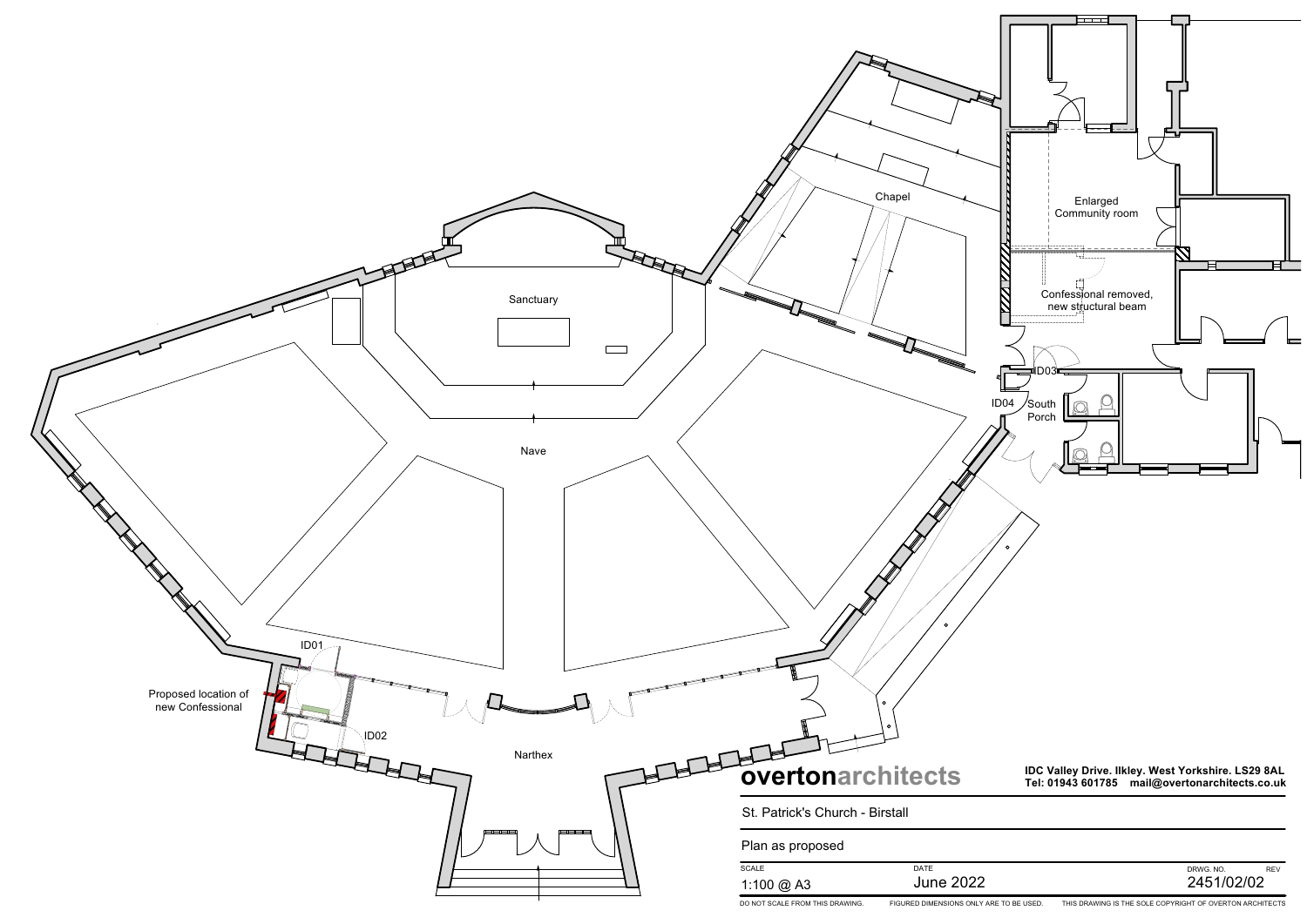Intake fan to supply air from the narthex into the confessional. to be wired with the lighting circuit

2 no. Spot lights 'Priest side' of the confessional

4 no. Spot lights 'Penitent side' of the confessional. Additional strip light to illuminate the kneeler

2 no. switches 'Priest side' of the confessional

100 x 50 timber stud partition with 100mm rockwool insulation, 12.5mm plasterboard and skim finish

Existing windows

Hessian faced notice board fixed to confessional wall.

Ceiling light panel moved to remain within the narthex

## **overtonarchitects**

**IDC Valley Drive. Ilkley. West Yorkshire. LS29 8AL Tel: 01943 601785 mail@overtonarchitects.co.uk**

| <b>SCALE</b> | <b>DATE</b>      | DRWG, NO.  |
|--------------|------------------|------------|
| 1:20 @ A3    | <b>June 2022</b> | 2451/02/03 |



St. Patrick's Church - Birstall

Confessional plan as proposed

Screen as existing within reduced narthex



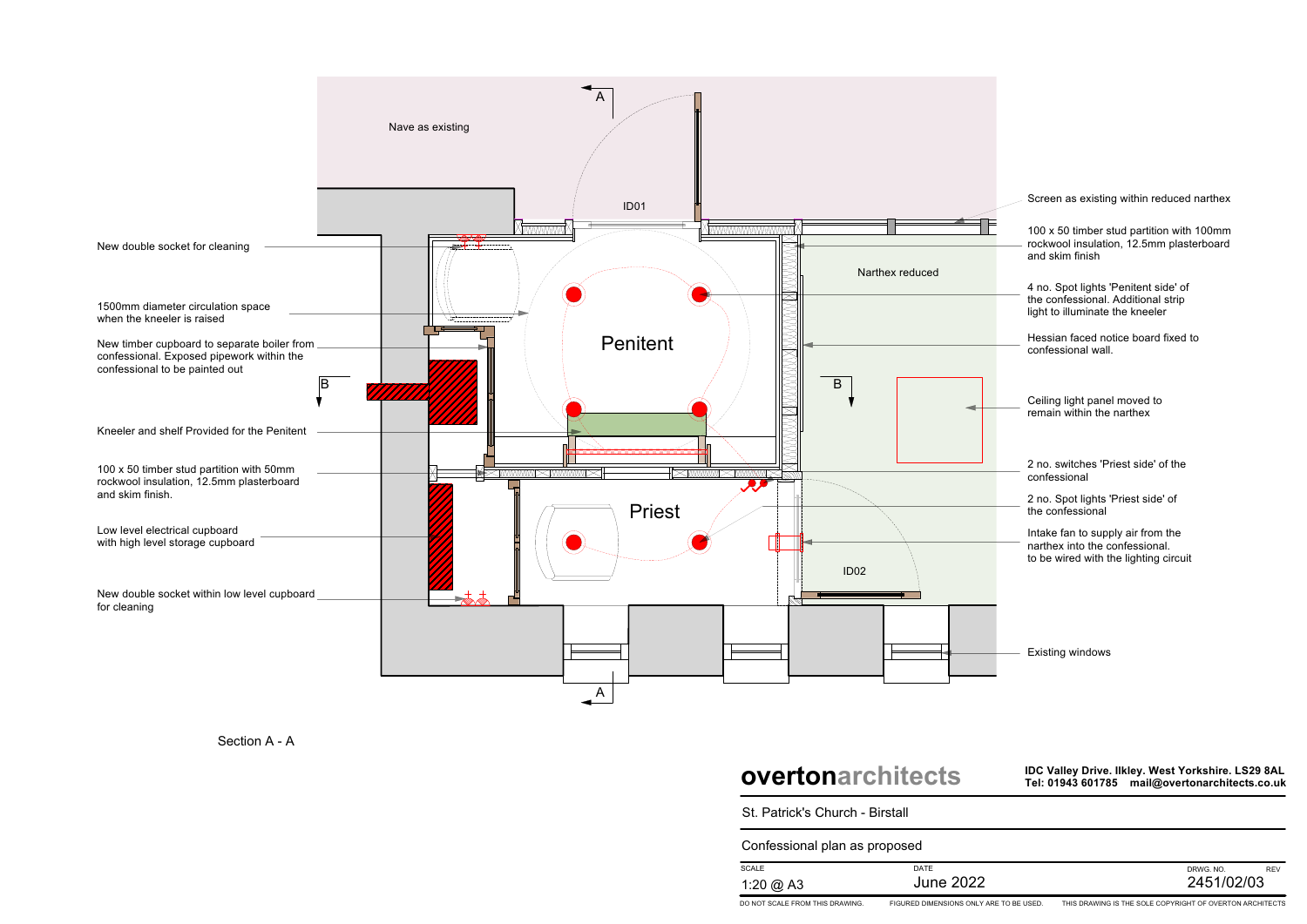

Existing View of the North Narthex from Nave



Proposed view of the North Narthex and confessional from Nave

Existing view within the Narthex



Proposed view of new confessional within the Narthex

New Confessional formed from the last three panels of the existing narthex screen

Occupancy sign and confessional notice board provided next to the penitent entrance Existing electrical cupboard to be removed and replaced by new full height unit

Post remain in-situe, glazing replaced with oak veneered 18mm Ply.

Post altered to allow for new confessional door opening (ID01)



#### Boiler retained

## **overtonarchitects**

**IDC Valley Drive. Ilkley. West Yorkshire. LS29 8AL Tel: 01943 601785 mail@overtonarchitects.co.uk**

| <b>SCALE</b> | <b>DATE</b>  | DRWG, NO.  |
|--------------|--------------|------------|
| 1:50 @ A3    | 2022<br>June | 2451/02/04 |





St. Patrick's Church - Birstall

Internal elevations, existing and proposed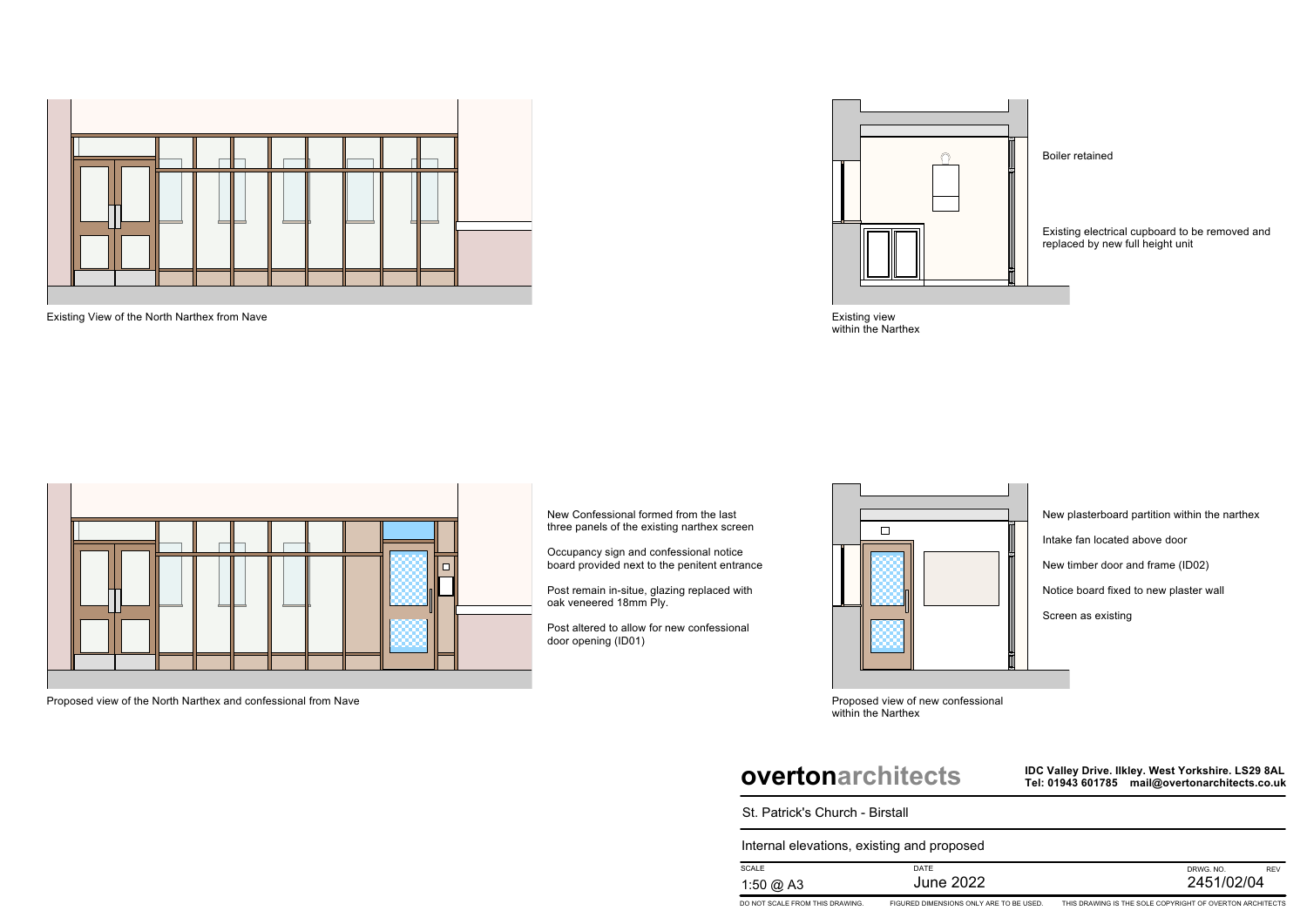



with 18mm oak surround

Confessional Grill to be:

2mm thick mill finished special pattern Ref. GA PCL102 staggered pitch 10mm x 10mm

As supplied by: Gooding Aluminium Limited 1 British Wharf Landmann Way London SE14 5RS T: 020 8692 2255 E: sales@goodingalum.com

## **overtonarchitects**

**IDC Valley Drive. Ilkley. West Yorkshire. LS29 8AL Tel: 01943 601785 mail@overtonarchitects.co.uk**

| St. Patrick's Church - Birstall<br>confessional sections, as proposed |                  |        |
|-----------------------------------------------------------------------|------------------|--------|
|                                                                       |                  |        |
| 1:20 @ A3                                                             | <b>June 2022</b> | 2451/C |

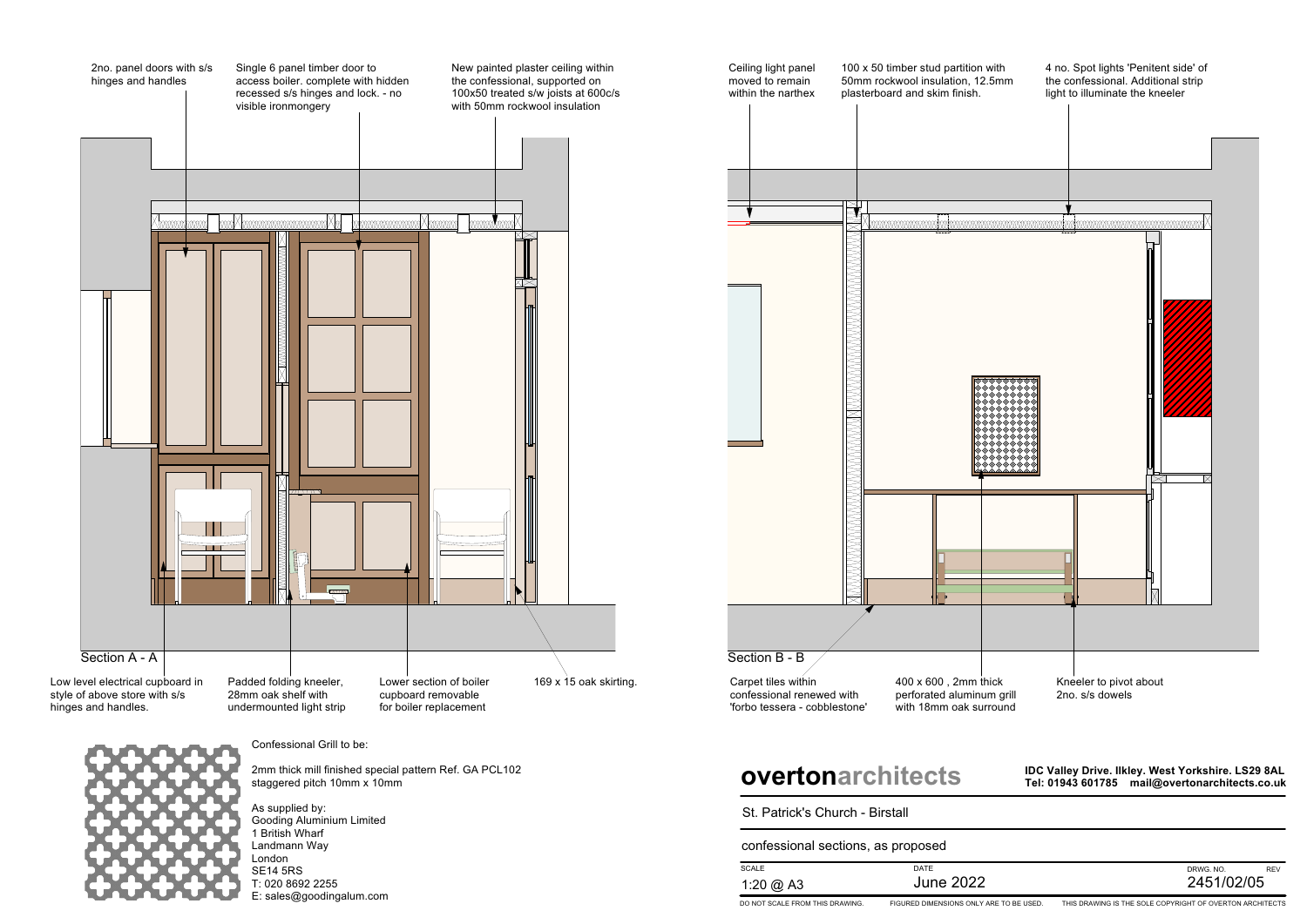

**IDC Valley Drive. Ilkley. West Yorkshire. LS29 8AL Tel: 01943 601785 mail@overtonarchitects.co.uk**



Screen and kneeler section 1 : 10 $\frac{1}{2}$ 18  $+$ <br> $+$ <br> $+$ <br> $+$ <br> $+$ <br> $+$ <br> $+$ <br> $+$ <br> $+$ 600210 144  $\frac{1}{2}$ **ANDERS AND SERVICE SERVICE SERVICE SERVICE SERVICE SERVICE SERVICE SERVICE SERVICE SERVICE SERVICE SERVICE SE**  $\begin{array}{c}\n 110 \\
\hline\n 110\n \end{array}$  $77711111$  $\approx$ 850740SONONO 16 912 0 $\subset$ 150 97 300



| Confessional, kneeler and partition details as proposed |                                         |                                                          |
|---------------------------------------------------------|-----------------------------------------|----------------------------------------------------------|
| <b>SCALE</b>                                            | DATE                                    | <b>REV</b><br>DRWG, NO.                                  |
| 1:10, 5 & 2 @ A3                                        | June 2022                               | 2451/02/06                                               |
| DO NOT SCALE FROM THIS DRAWING.                         | FIGURED DIMENSIONS ONLY ARE TO BE USED. | THIS DRAWING IS THE SOLE COPYRIGHT OF OVERTON ARCHITECTS |

St. Patrick's Church - Birstall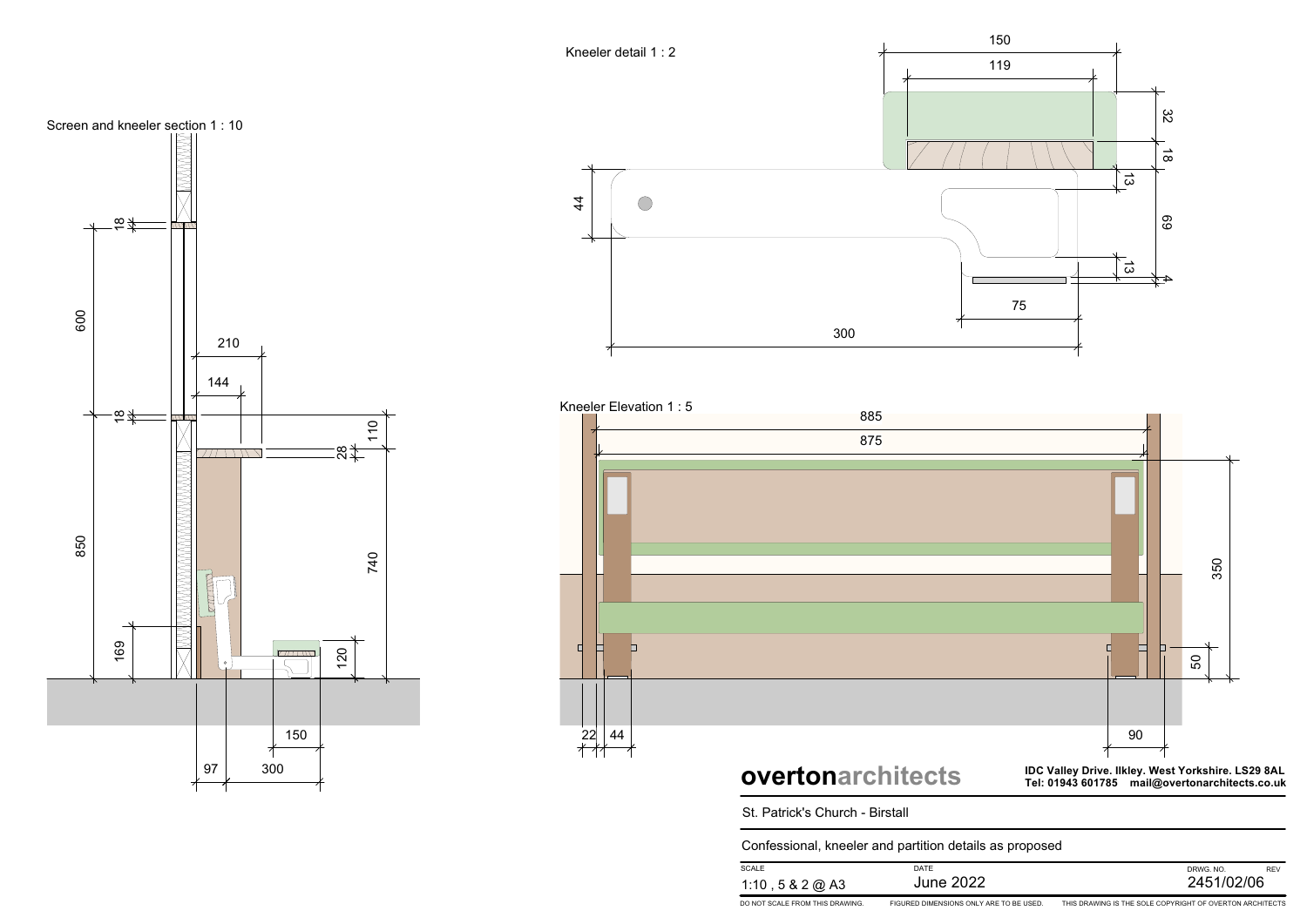**IDC Valley Drive. Ilkley. West Yorkshire. LS29 8AL Tel: 01943 601785 mail@overtonarchitects.co.uk**

| St. Patrick's Church - Birstall        |                                         |                                             |  |
|----------------------------------------|-----------------------------------------|---------------------------------------------|--|
| Door schedule, as proposed ID01 + ID02 |                                         |                                             |  |
| <b>SCALE</b>                           | DATE                                    | DRWG, NO.                                   |  |
| 1:20 @ A3                              | <b>June 2022</b>                        | 2451/C                                      |  |
| DO NOT SCALE EROM THIS DRAWING.        | FIGURED DIMENSIONS ONLY ARE TO BE USED. | THIS DRAWING IS THE SOLE COPVRIGHT OF OVERT |  |





ID01 + Screen

#### Door

838mm door leaf to allow the Penitent to access the confessional.

All door timbers to be 44mm seasoned Oak, stained to match existing paneling. Door reference existing screen doors. Stiles and top rail - 119mm Mid rail - 219mm Bottom rail - 269mm

New door glazing panels to be 6mm toughened glass. Frosting to be applied as shown.

Door ironmongery to be pair and a half of s/s hinges and swept door handle set.

#### Screen

Screen to be modified to suit door opening. Existing post and rails to be reused where possible with any replacement rails to match existing.

Within the confessional the glazed screen is to be directly replaced with an oak veneered 12mm ply.

Toplight to be 6mm toughened glass.

A notice board and occupancy indicated can be located to the right of the door if required.





### ID02

Door

762mm door leaf to allow the Priest to access the confessional.

All door timbers to be 44mm seasoned Oak, stained to match existing paneling. Door reference existing screen doors. Stiles and top rail - 119mm Mid rail - 219mm Bottom rail - 269mm

New door glazing panels to be 6.4mm laminated glass. Frosting to be applied as shown.

Door ironmongery to be pair and a half of s/s hinges, lock and swept door handle set.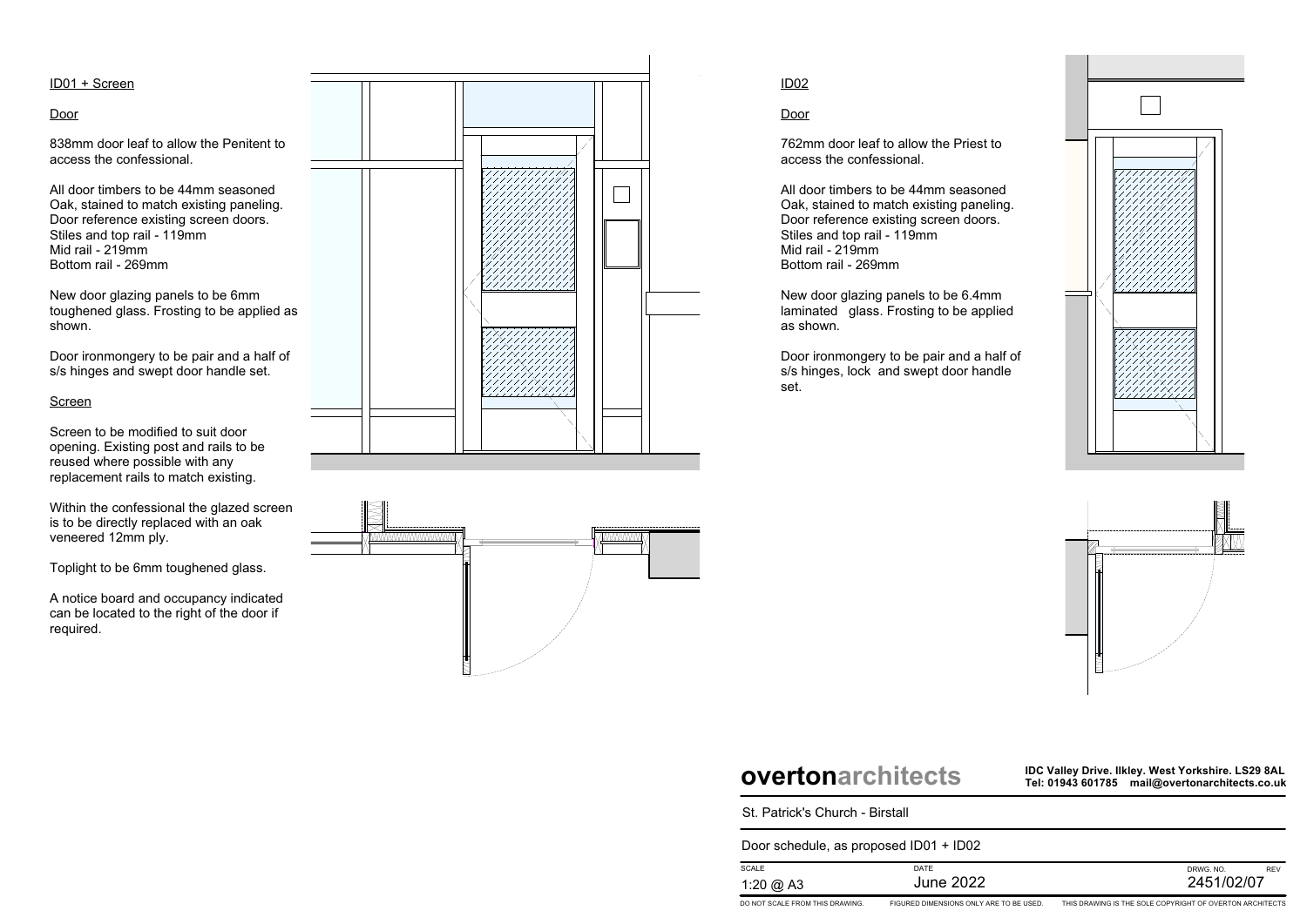**IDC Valley Drive. Ilkley. West Yorkshire. LS29 8AL Tel: 01943 601785 mail@overtonarchitects.co.uk**

| St. Patrick's Church - Birstall        |                                         |                                             |  |
|----------------------------------------|-----------------------------------------|---------------------------------------------|--|
| Door schedule, as proposed ID03 + ID04 |                                         |                                             |  |
| <b>SCALE</b>                           | DATE                                    | DRWG, NO.                                   |  |
| 1:20 @ A3                              | <b>June 2022</b>                        | 2451/                                       |  |
| DO NOT SCALE FROM THIS DRAWING.        | FIGURED DIMENSIONS ONLY ARE TO BE USED. | THIS DRAWING IS THE SOLE COPYRIGHT OF OVERT |  |









### Door

838mm door leaf to provide a fully assessable entrance to the community room.

Existing opening to be widened. Existing frame to be removed and replaced with new seasoned oak frame to suit door.

All door timbers to be 44mm seasoned Oak, stained to match existing paneling. Door reference existing screen doors. Stiles and top rail - 119mm Mid rail - 219mm Bottom rail - 269mm

New door glazing panels to be 6mm toughened glass, glass to be clear.

Door ironmongery to be pair and a half of s/s parliament hinges, lock and a pair of 600mm D handles.





### ID04

Door

838mm door to replace current 762mm door between the South Porch and Nave.

Existing opening to be widened. Existing frame to be removed and replaced with new seasoned oak frame to suit door.

All door timbers to be 44mm seasoned Oak, stained to match existing paneling. Door reference existing screen doors. Stiles and top rail - 119mm Mid rail - 219mm Bottom rail - 269mm

New door glazing panels to be 6mm toughened glass, glass to be clear, possible minimal frosting to reference the main Narthex Nave doors.

Door ironmongery to be pair and a half of s/s hinges, lock and a pair of 600mm D handles.